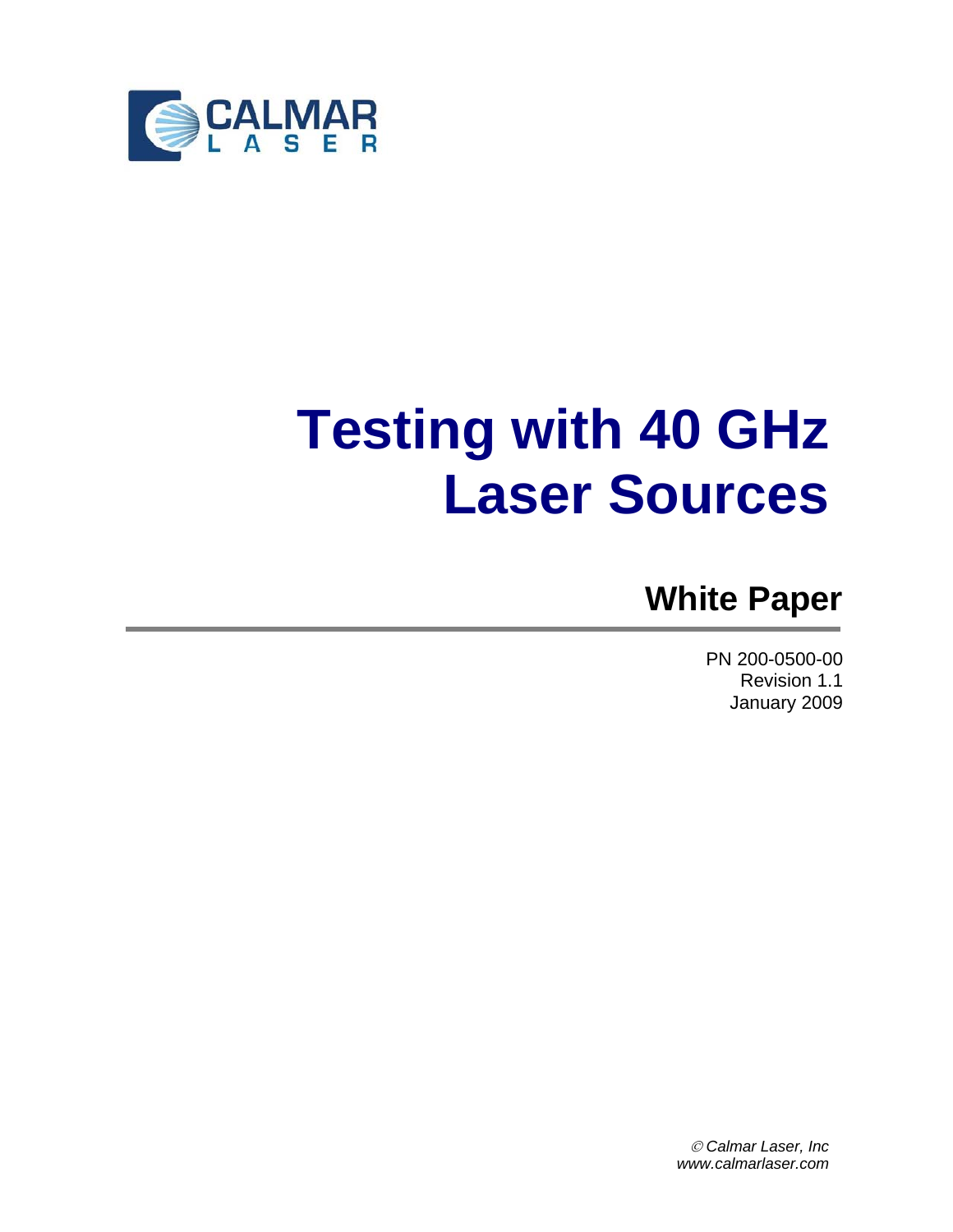

### **Overview**

Calmar's 40 GHz fiber lasers are actively mode-locked fiber lasers. Active mode-locking enables users to have greater control over pulse repetition rate, since mode-locking is driven by an external RF clock, and adjustments to the frequency of the RF clocking signal affect the modulator used to achieve mode-locking. Figure 1 is a schematic showing an active mode-locked fiber laser.

Since fiber lasers are manufactured from discrete components, dispersive and non-linear effects can be carefully controlled. Furthermore, fiber lasers, which usually include an EDFA, are typified by low timing jitter and low amplitude noise, a benefit stemming from the fact that EDFAs have lower noise and longer excited state lifetimes than alternatives.



**Figure 1 - Simplified Schematic for a Fiber Laser** 

Pulse widths for Calmar's 40 GHz Picosecond lasers range from approximately 0.8 ps to 7 ps. Pulse shape benefits from the high extinction ratio and low chirp characteristic of fiber lasers.

The unique design of Calmar's fiber lasers allows for the following features:

- Widely adjustable repetition rate
- Wavelength tunability over 1550 nm range
- Widely adjustable pulse width

All lasers in Calmar's family of active mode-locked fiber lasers can be mode-locked manually or automatically. The automatic mode-locking feature enables users to start the laser without needing to manually optimize modulator phase lock.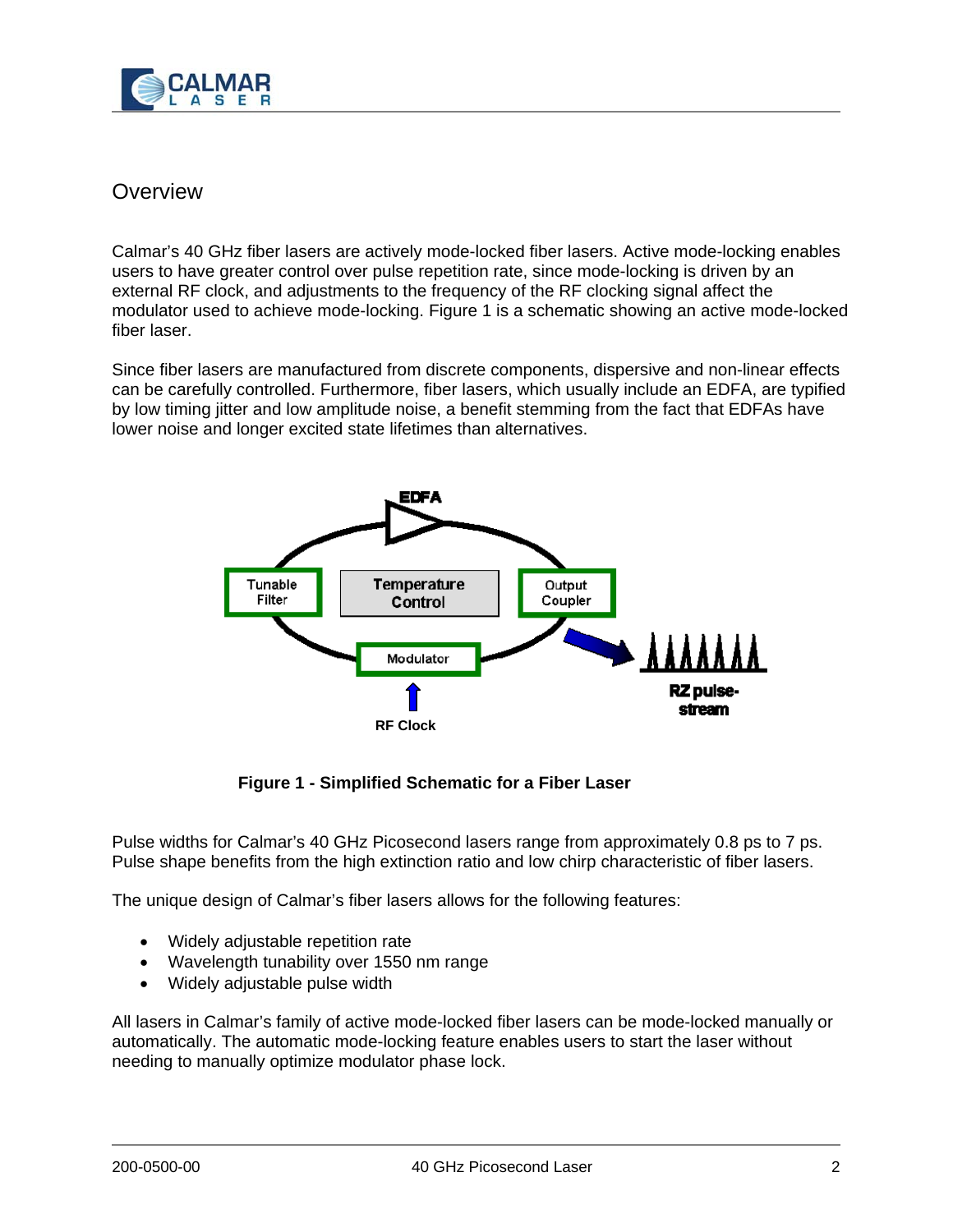

## **Features**

- Pulse widths  $< 1.0$  ps
- Repetition rate adjustment 38 42 GHz
- Wavelength tunability 1535 1565 nm
- Average output power > 20 mW
- Low timing jitter
- Automatic and manual mode-locking
- Easy operation
- Long term stability



#### Applications

Picosecond fiber lasers, which can be used in a wide variety of high speed testing applications, are ideally suited for component and transmission network testing at bit-rates of 40 Gb/s, and higher.

The high extinction ratio, short pulse width, and low chirp make fiber lasers an ideal source for Optical Time Division Multiplexing (OTDM). A 40 GHz base rate provides the following advantages compared to a 10 GHz rate: elimination of pulse to pulse interference; pulse widths below 1.0 ps; peak output powers above 380 mW; and a more stable optical spectrum.

Optical Code Division Multiple Access (O-CDMA), an emerging technique used in high bandwidth data transmission, requires a stable spectral comb as well as very short pulse width. Calmar's lasers provide the highly stable spectrum and high quality pulses that this application demands.

Optical Analog-to-Digital (A/D) conversion greatly expands the capabilities of A/D conversion beyond what is achievable using electronics, because optical pulses widths are an order of magnitude narrower than the pulse widths attainable using electronics. Fiber lasers, in particular, are ideally suited to this application due to their low amplitude noise, along with very narrow pulse widths.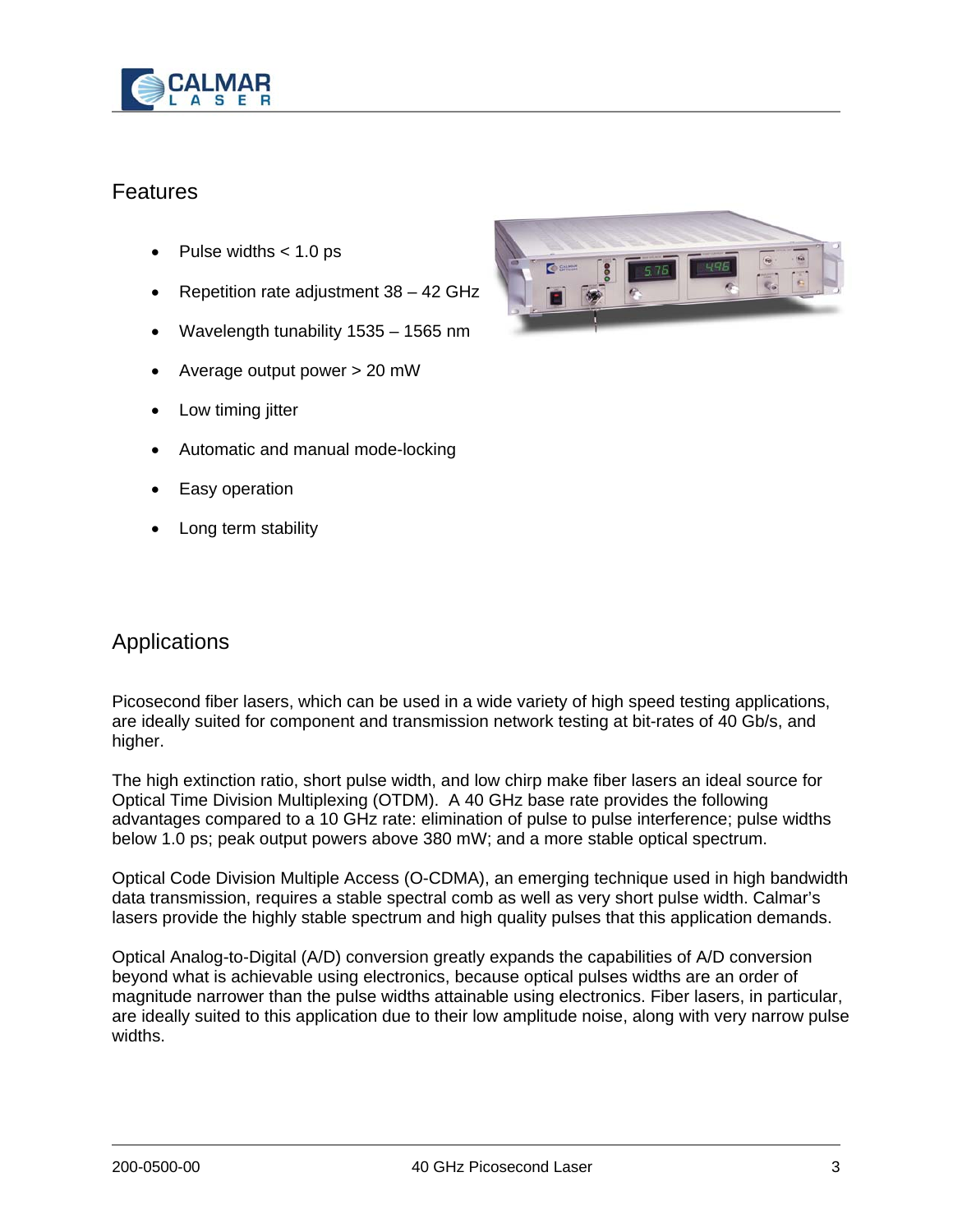

# Technical Specifications

Calmar designs and manufactures two picosecond lasers with a 40 GHz pulse repetition rate, and the specifications for these lasers are provided in Table 1.

Specifications are subject to change without notice.

| <b>Model</b><br><b>Number</b> | <b>PSL-40-1T</b>                 | <b>PSL-40-2T</b>     |
|-------------------------------|----------------------------------|----------------------|
| Pulse Width (ps)              | < 1.0                            | < 2.0                |
| Output Wavelength (nm)        | 1535 - 1565                      | $1535 - 1565$        |
| <b>Repetition Rate (GHz)</b>  | $38 - 42$                        | $38 - 42$            |
| Timing Jitter (fs)            | < 70                             | < 70                 |
| Amplitude Noise (%)           | 1.0                              | 1.0                  |
| <b>Output Power (mW)</b>      | > 20                             | > 20                 |
| Operating Temp (°C)           | $15 - 30$                        | $15 - 30$            |
| <b>Operating Voltage (V)</b>  | 85 - 264 AC                      | 85 - 264 AC          |
| Dimensions (cm)               | $48(w) \times 42(d) \times 9(h)$ | 48(w) x 42(d) x 9(h) |

#### **Table 1 – Specifications for 40 GHz Picosecond Lasers**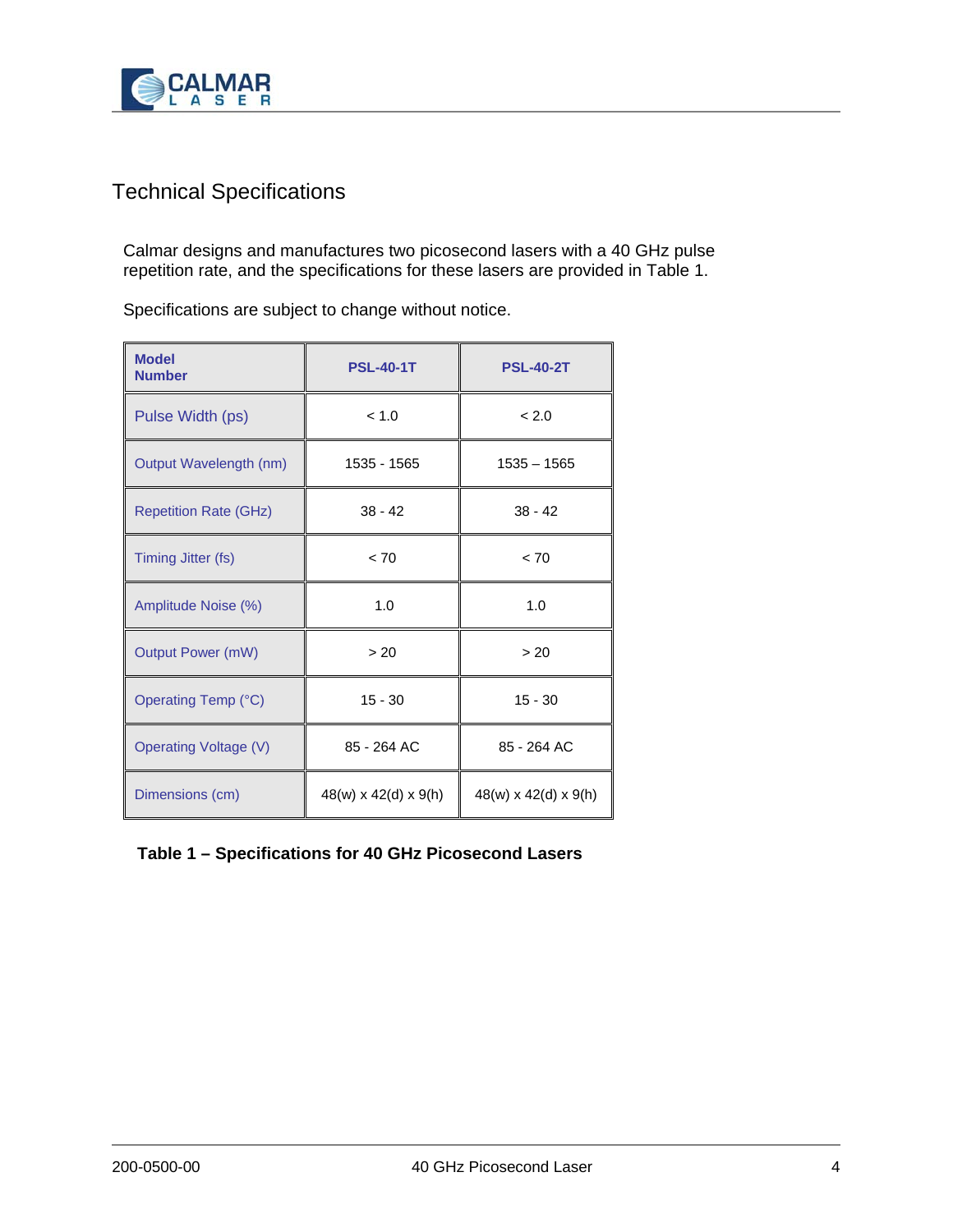

# **Performance**

The following test results give an indication of the performance of Calmar's 40 GHz fiber lasers. Figure 2 shows pulse width measured using an autocorrelator, and displayed on a linear scale. Pulse width was measured as 0.8 ps. An RF spectrum analyzer was used to product the result shown in figure 3. Sidemode suppression of 72 dB was achieved.



**Figure 2 - Pulse Width FWHM of 0.8 ps (Calmar PSL-40-1)**



**Figure 3 – Sidemode suppression of 72 dB (Calmar PSL-40-1)**

Figures 4 shows the results of spectral width measurements. Figure 4 shows a spectral width of 3.4 nm. Figure 5, obtained from a spectrum analyzer, shows phase noise. From this graph, timing jitter was calculated to be 63 fs.





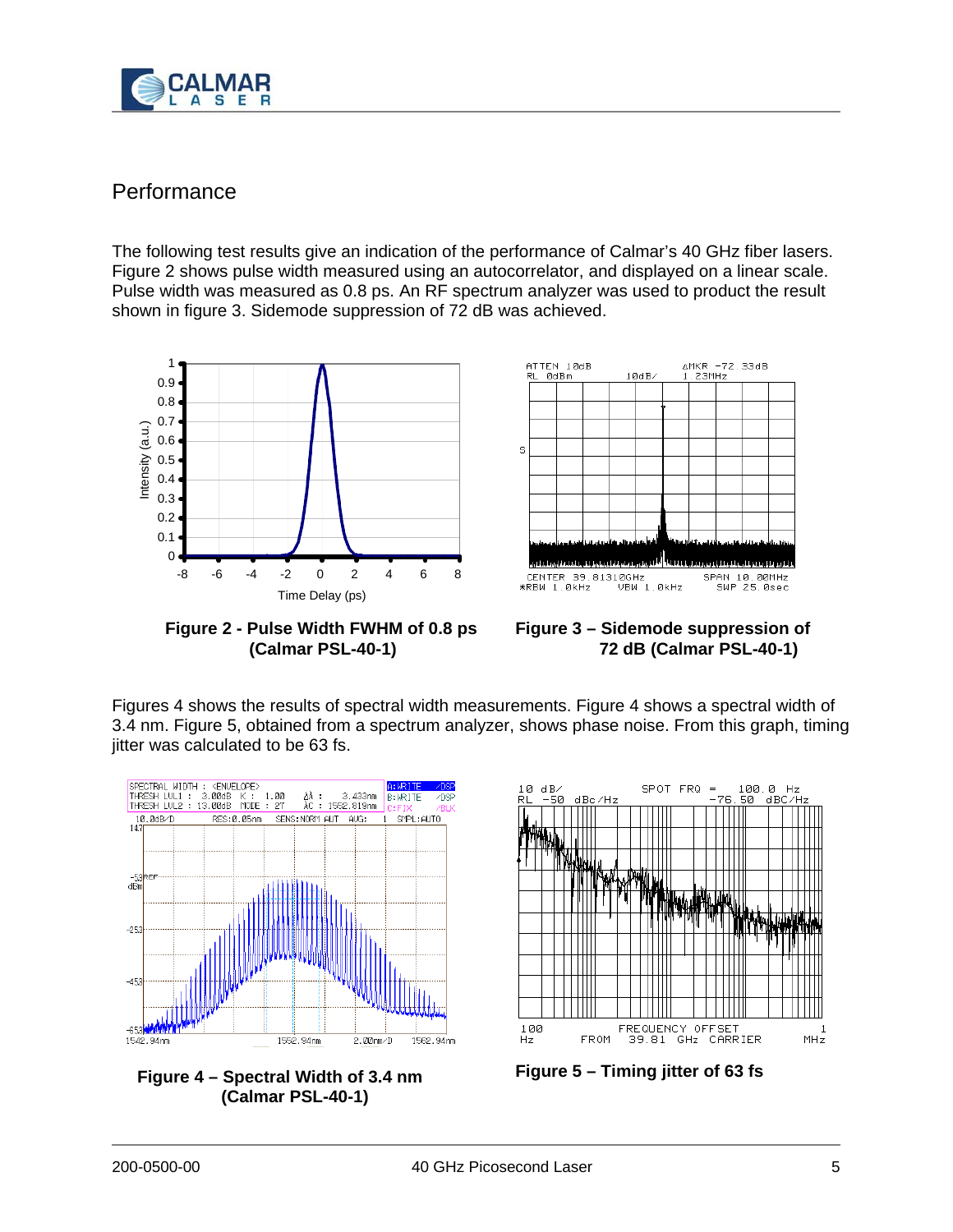

# Pulse Width Adjustment

Calmar's optionally pulse width adjustment feature, enables users to change the signal pulse width quickly via the front panel. Pulse shape and quality are not impacted.

Figure 6 provides three examples of different pulse width that were obtained for one picosecond fiber laser. Pulse width is 1.8 ps in the first example, 4.6 ps in the second example, and 8.5 ps in the third example.

Calmar's fiber lasers are designed for optimum stability, and, as a result, pulse width adjustments are stable and repeatable.



**Figure 6 – Sample Results for Pulse Width**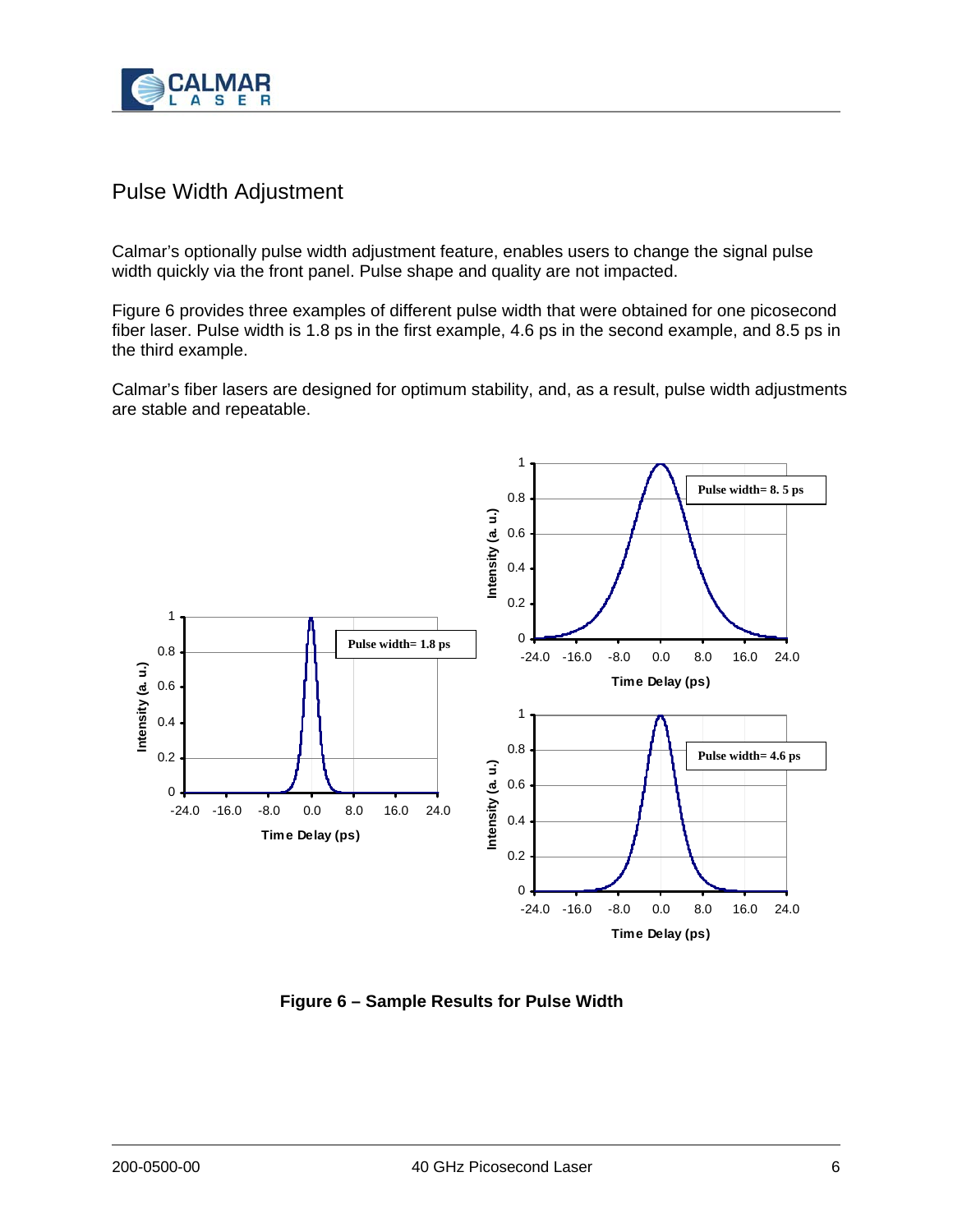

# Remote Control

The advanced computer control feature of Calmar's 40 GHz fiber lasers uses the laser output to control laser status, and lock the laser for optimum performance. The control software ensures ease of use via readily accessible graphical controls viewable on the computer monitor.

The automatic mode-locking feature is especially advantageous for users that are not familiar with the operational requirements of actively mode-locked fiber lasers. As soon as the Picosecond Fiber Laser is turned on, the computer analyzes the laser status and locks it for best performance, a procedure accomplished in just a few minutes.

The computer automatically maintains the laser status, which is of special interest for life or long term testing of 10 Gb/s to 160 Gb/s transmission systems. Graphical laser performance indicators allow the user to monitor laser performance without the need for a sampling scope or equivalent instrument.



**Figure 7 - Remote Control Interface**